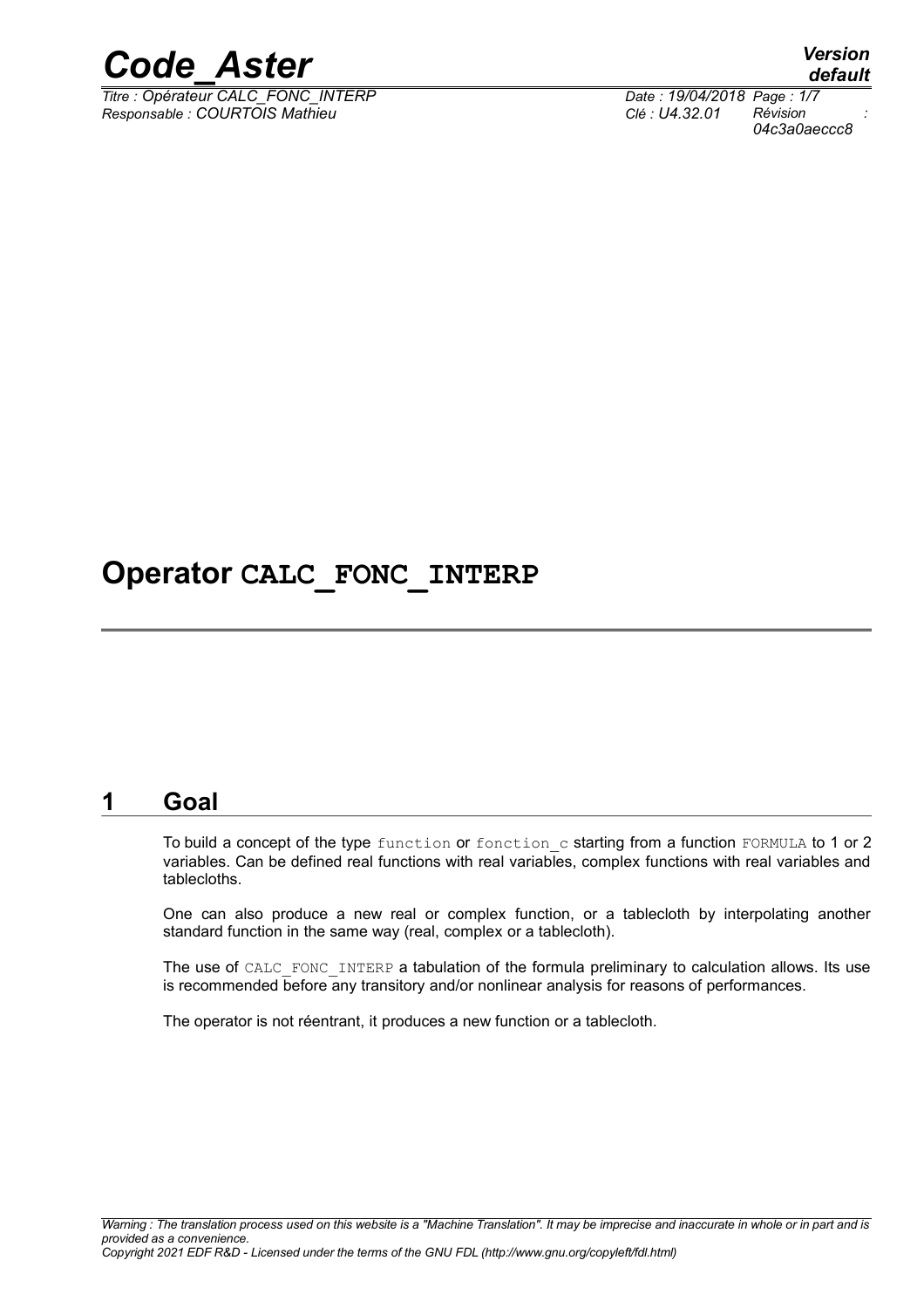$\overline{T}$ itre : Opérateur CALC\_FONC\_INTERP *Responsable : COURTOIS Mathieu Clé : U4.32.01 Révision :*

*04c3a0aeccc8*

### **2 Syntax**

 $Fr$   $[*] = CALC$  FONC INTERP (  $\bullet$  FUNCTION = F / [formula] / [formule\_c] / [function] / [fonction\_c] / [tablecloth] ◊ NOM\_RESU = /'TOUTRESU' , [DEFECT] / NR , [K8]  $\Diamond$  NOM PARA = Np, ♦ / VALE\_PARA = lvale, [l\_R] / LIST PARA = will lpara , [listr8] ◊ PROL\_DROITE = /'CONSTANT', /'LINEAR', /'EXCLUDED' , [DEFECT] ◊ PROL\_GAUCHE = /'CONSTANT', /'LINEAR', /'EXCLUDED' , [DEFECT] ◊ Interpol = / 'FLAX', [DEFECT] / 'LOG', [l\_Kn] ◊ NOM\_PARA\_FONC = npf, ♦ / VALE\_PARA\_FONC = lvalef, [l\_R] /  $LIST^TPARA$  FONC = lparaf,  $[istr8]$ ◊ PROL\_DROITE\_FONC = /'CONSTANT', /'LINEAR', /'EXCLUDED' , [DEFECT] ◊ PROL\_GAUCHE\_FONC = /'CONSTANT', /'LINEAR', /'EXCLUDED' , [DEFECT] ◊ INTERPOL\_FONC = / 'FLAX', [DEFECT] 'LOG', [l Kn]  $\Diamond$  INFORMATION =  $/ 1$ , [DEFECT]  $/2$ ,  $\Diamond$  TITLE = Ti, ) If F is one formula to 1 parameter,  $[*] =$  function, formula with 2 parameters, tablecloth, formule c to 1 parameter, fonction c, tablecloth, tablecloth,

*Warning : The translation process used on this website is a "Machine Translation". It may be imprecise and inaccurate in whole or in part and is provided as a convenience. Copyright 2021 EDF R&D - Licensed under the terms of the GNU FDL (http://www.gnu.org/copyleft/fdl.html)*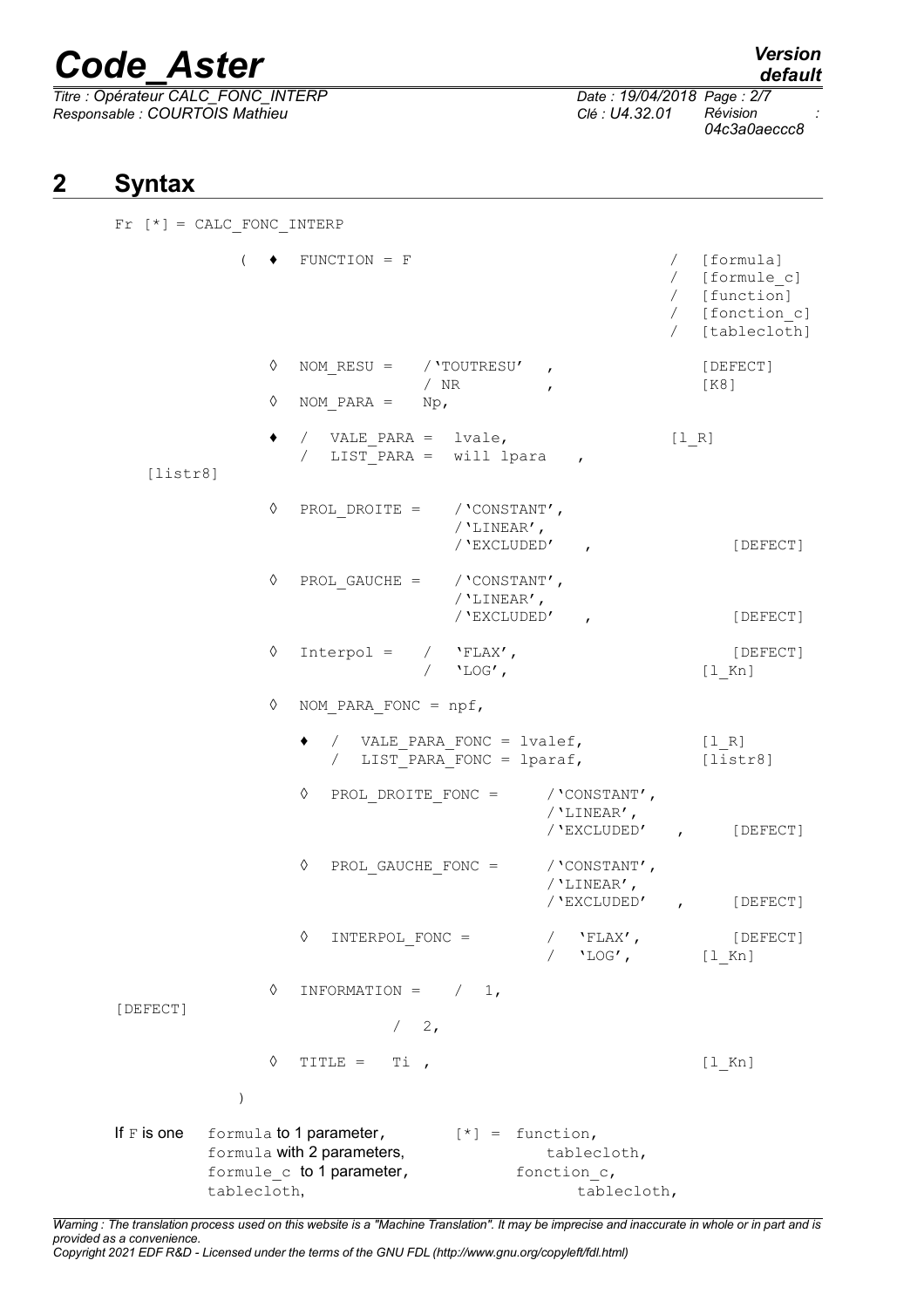

*Titre : Opérateur CALC\_FONC\_INTERP Date : 19/04/2018 Page : 3/7 Responsable : COURTOIS Mathieu Clé : U4.32.01 Révision :*

function, function,

*default*

*04c3a0aeccc8*

fonction c, fonction c.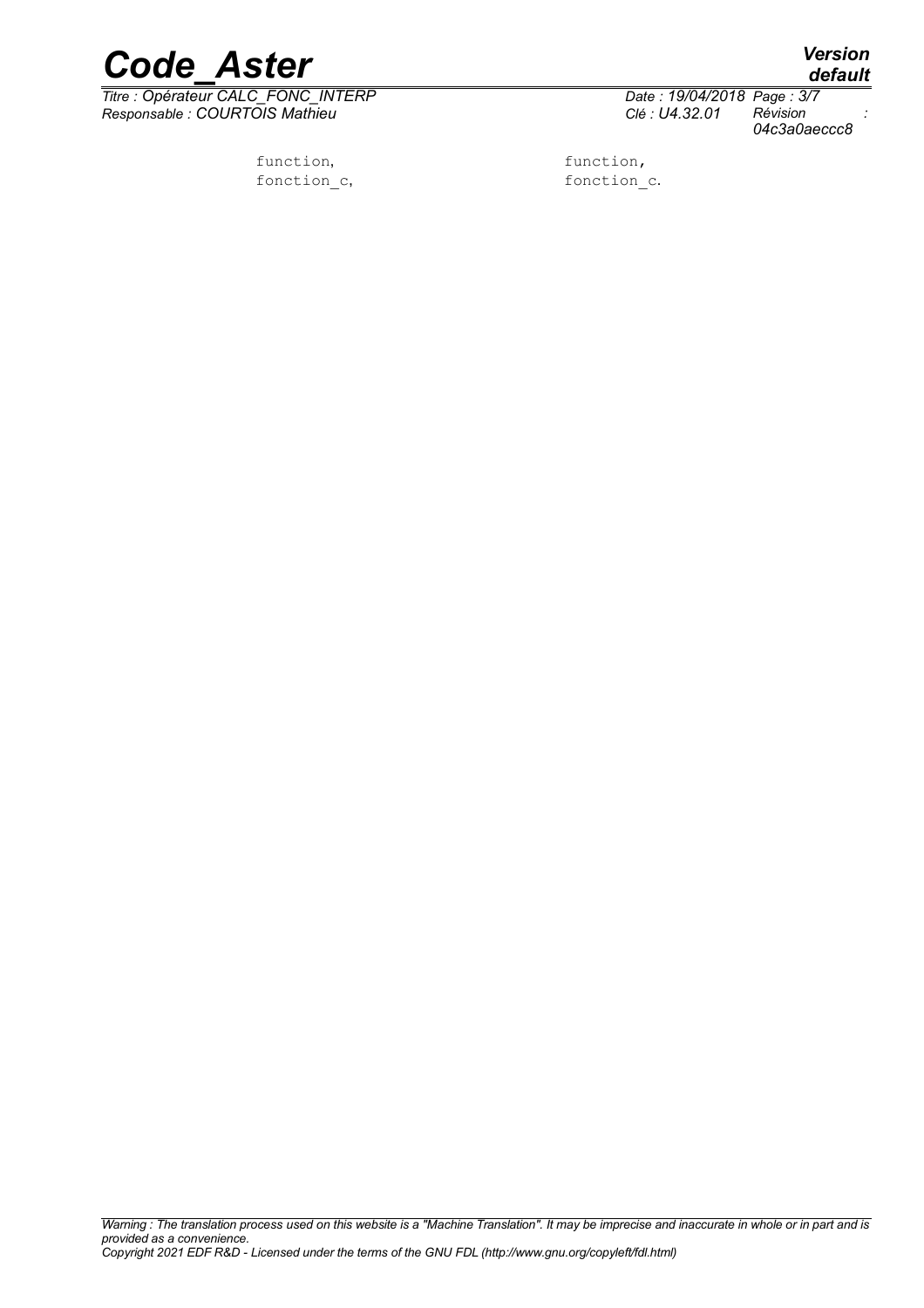*Titre : Opérateur CALC\_FONC\_INTERP Date : 19/04/2018 Page : 4/7 Responsable : COURTOIS Mathieu Clé : U4.32.01 Révision :*

### **3 Operands**

#### **3.1 Operand FUNCTION**

 $FUNCTION = F$ 

Name of FORMULA (interpretable function (FORMULA Cf [U4.31.05])). This function can be with one or two variables in the case of the real formulas, with a variable only in the case of the complex formulas.

One can however create a new function respectively ( $f$ onction c, tablecloth) starting from a function (respectively fonction c, tablecloth) by interpolating the first on a different parameter list. This possibility is primarily used in the macro - orders.

When the type as starter is one formula and that NOM PARA FONC is provided, the structure of produced data is a tablecloth.

#### **Notice**

*During the interpolation of a formula with two parameters, one checks coherence between the parameters of the formula and the keywords NOM\_PARA and NOM\_PARA\_FONC. See the example of the paragraph [4.2.](#page-5-0)*

#### **3.2 Operand NOM\_RESU**

◊ NOM\_RESU = NR

Indicate the name of the result, function thus created is a function whose value is of name NR (8 characters).

#### **3.3 Operand NOM\_PARA**

◊ NOM\_PARA = NR

Indicate the name of the parameter of the function or tablecloth. By default, the name of the parameter of the formula or provided function is employed.

#### **3.4 Operands VALE\_PARA/LISTE\_PARA**

 $\Diamond$  / VALE PARA = lvale,

lvale is the list of the values of the parameter.

LIST PARA = will lpara,

will lpara is the list of the values of the parameter: it is a concept of the type listr8 created previously by the order DEFI LIST REEL [U4.34.01].

#### **3.5 Operands PROL\_DROITE and PROL\_GAUCHE**

◊ PROL\_DROITE and PROL\_GAUCHE =

Define the type of prolongation on the right (on the left) of the field of definition of the parameter of the function or tablecloth

'CONSTANT' for a prolongation with the last (or first) value of the function, 'LINEAR' for a prolongation along the first definite segment (PROL\_GAUCHE) or last definite segment (PROL DROITE),

'EXCLUDED' the extrapolation of the values apart from the field of definition of the parameter is prohibited (in this case if a calculation requires a value of the function out of field of definition, the code will stop in fatal error),

*Copyright 2021 EDF R&D - Licensed under the terms of the GNU FDL (http://www.gnu.org/copyleft/fdl.html)*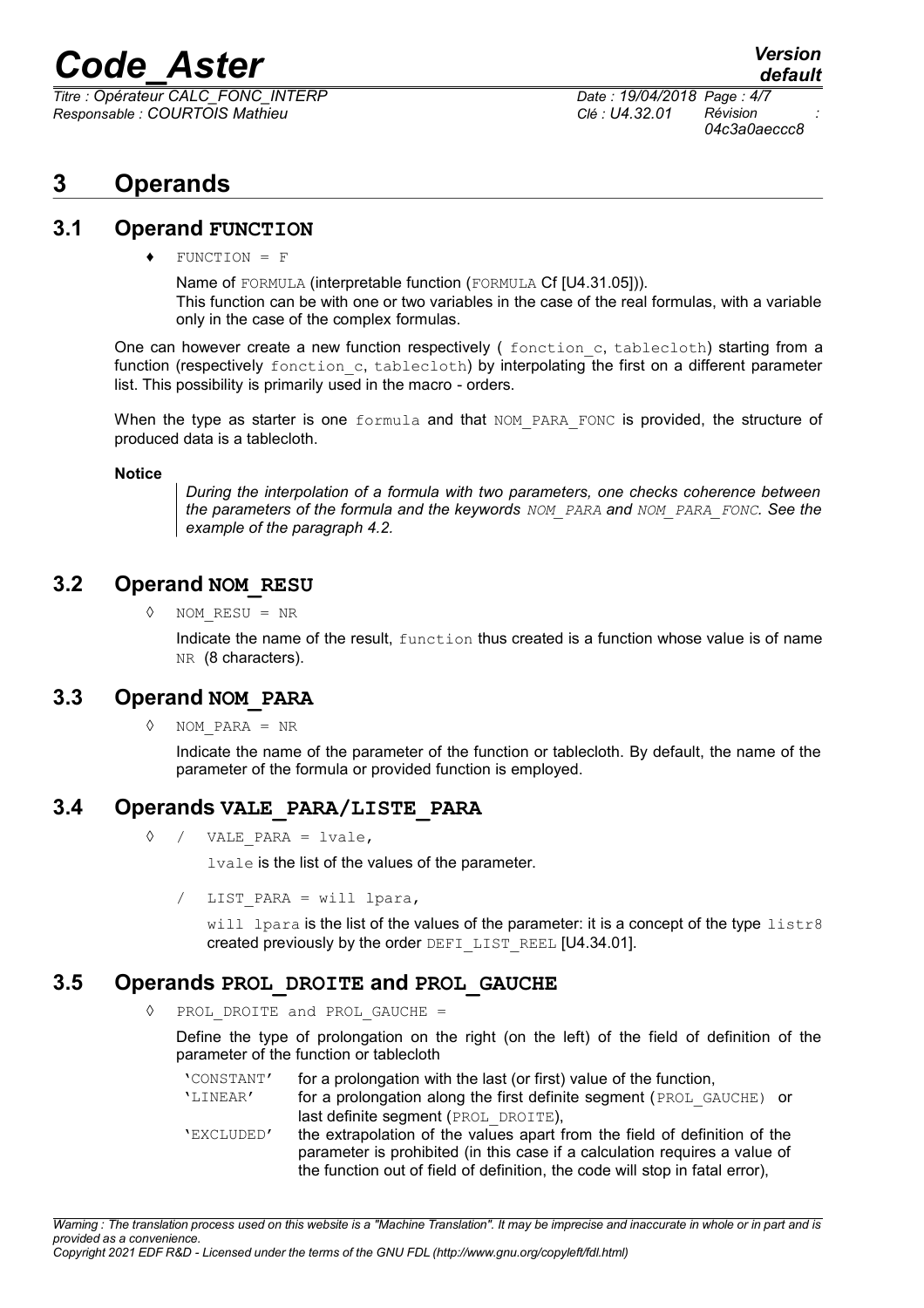*Titre : Opérateur CALC\_FONC\_INTERP Date : 19/04/2018 Page : 5/7 Responsable : COURTOIS Mathieu Clé : U4.32.01 Révision :*

*04c3a0aeccc8*

#### **3.6 Operand Interpol**

#### ◊ Interpol =

Type of interpolation of the function enters the values of the variable or type of interpolation of the tablecloth between the values of the parameter. Behind this keyword one expects a parameter list (two at the most).

'FLAX': linear, 'LOG': logarithmic curve,

If only one value is given, the interpolation will be identical for the X-coordinates and the ordinates. If two values are given, the first corresponds to the interpolation of the Xcoordinates and the second with the interpolation of the ordinates.

#### **3.7 Operand NOM\_PARA\_FONC**

◊ NOM\_PARA\_FONC = NR

Indicate the name of the variable of the functions defining the tablecloth. When the type as starter is a formula and that this keyword is indicated, then the structure of data produced is a tablecloth.

#### **3.8 Operands VALE\_PARA\_FONC/LISTE\_PARA\_FONC**

◊ / VALE\_PARA\_FONC = lvale,

lvale is the list of the values of the variable of the functions defining the tablecloth.

LIST PARA FONC = will lpara,

will lpara is the list of the values of the variable of the functions defining the tablecloth: it is a concept of the type  $listr8$  created previously by the order DEFI LIST REEL [U4.34.01].

#### **3.9 Operands PROL\_DROITE\_FONC and PROL\_GAUCHE\_FONC**

◊ PROL\_DROITE\_FONC and PROL\_GAUCHE\_FONC =

Define the type of prolongation on the right (on the left) of the field of definition of the variable of the functions of the tablecloth:

'CONSTANT', 'LINEAR', 'EXCLUDED' the same direction has as previously.

#### **3.10 Operand INTERPOL\_FONC**

◊ INTERPOL\_FONC =

Type of interpolation of the functions between the values of the variable of the functions defining the tablecloth. Behind this keyword one expects a parameter list (two at the most).

Operation is identical to Interpol.

#### **3.11 Operand INFORMATION**

◊ INFORMATION =

Specify the options of impression on the file MESSAGE.

- 1: pas d' impression (option by default)<br>2. impression of the parameters plus
	- impression of the parameters plus the list of the first 10 values in the order ascending of the parameter

#### **3.12 Operand TITLE**

◊ TITLE = Ti

Title attached to the concept produced by this operator [U4.03.01].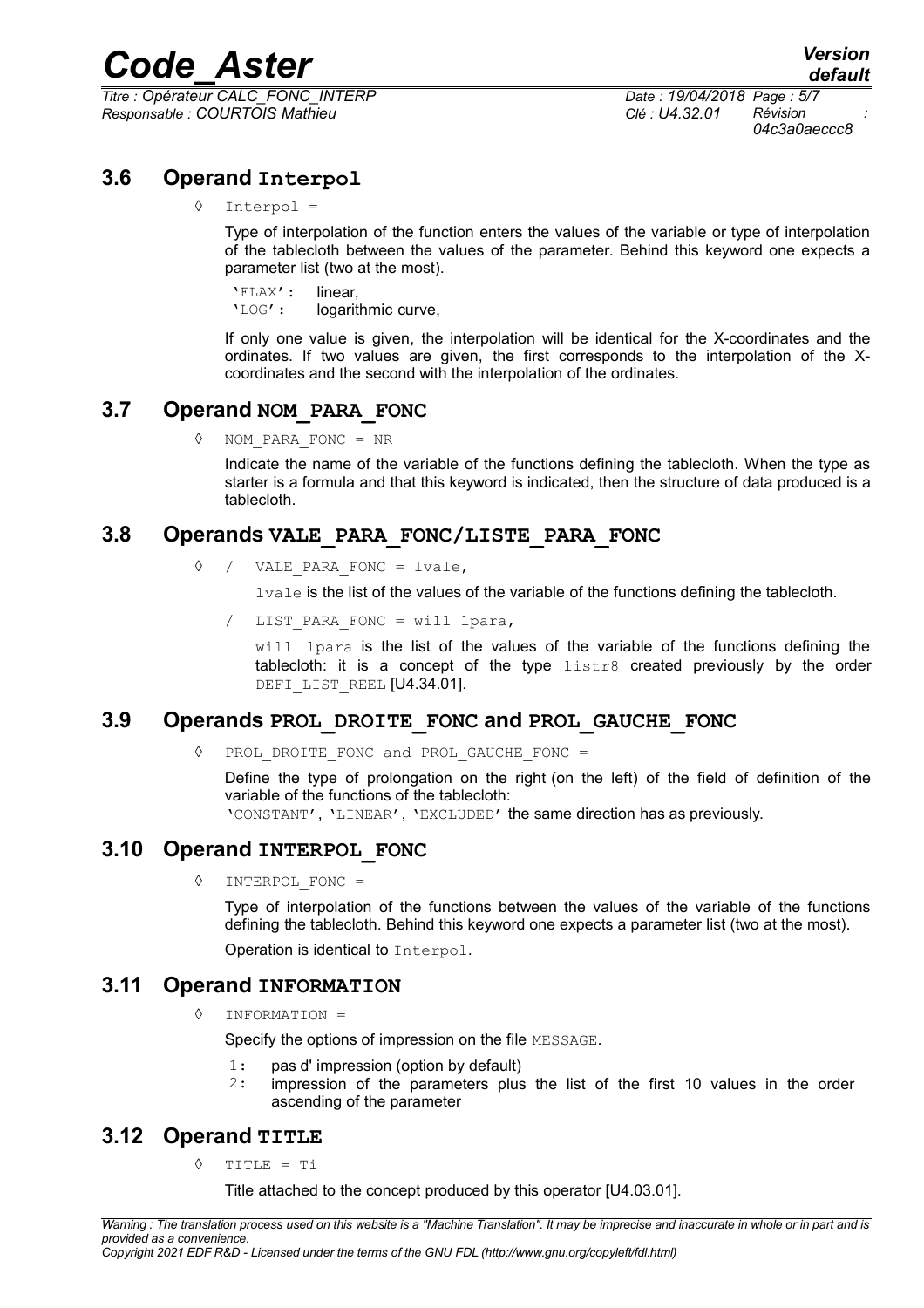*Titre : Opérateur CALC\_FONC\_INTERP Date : 19/04/2018 Page : 6/7 Responsable : COURTOIS Mathieu Clé : U4.32.01 Révision :*

## *default 04c3a0aeccc8*

#### **4 Examples**

#### **4.1 Case of a function**

#### **4.1.1 To define the function FORMULA sin (T)**

```
IF = FORMULA (NOM_PARA = 'INST',
              VALE = 'sin (INST) ' )
```
#### **4.1.2 Tabuler sin (T) starting from a list of realities**

```
DEPI = 2.*piPAS0 = DEPI/200.LI1 = DEFI LIST REEL (BEGINNING = 0, INTERVALLE= F (JUSQU A=DEPI,
PAS=PAS0),)
```
SI1 = CALC\_FONC\_INTERP (FONCTION= IF, LIST\_PARA = LI1, NOM\_RESU = 'DEPL', PROL GAUCHE=' EXCLU', PROL DROITE=' CONSTANT', INTERPOL=' LIN', TITRE=' FUNCTION SINUS' )

#### **4.1.3 Tabuler sin (T) starting from a list of values**

```
LI2 = (0. , 0.01, 0.03, 0.04, 0.05, 0.06, 0.07, 0.08, 0.09, 0.10)SI2 = CALC FONC INTERP ( FUNCTION = IF, VALE PARA = LI2,
                             NOM_PARA = ' INST',
                             PROL GAUCHE = 'EXCLUDED', PROL DROITE =
'EXCLUDED',
                             INTERPOL = 'FLAX', TITLE = 'FUNCTION SINE')
```
#### <span id="page-5-0"></span>**4.2 Case of a tablecloth**

**4.2.1 To define the function FORMULA sin (Omega \* T)**

IF = FORMULA (NOM PARA = ('FREQ', 'INST'), VALE =  $\text{sin}$  (2\*pi\*FREQ\*INST) ')

#### **4.2.2 Tabuler sin (Omega \* T) starting from a list of moments**

The parameter of the tablecloth is 'FREQ', the variable of the functions defining the tablecloth is 'INST'. One checks in CALC\_FONC\_INTERP that the first parameter of the formula is the same one as NOM\_PARA, and that the second parameter of the formula is identical to NOM\_PARA\_FONC.

LI\_FREQ = DEFI\_LIST\_REEL (BEGINNING = 10, INTERVALLE= F (JUSQU\_A= 100, PAS  $=10)$ , ) LI INST = DEFI LIST REEL (BEGINNING = 0, INTERVALLE= F (JUSQU A= 100, PAS  $=1$ ,  $)$ SI1 = CALC FONC INTERP ( FONCTION= IF, NOM RESU =  $'DEFL'$ , NOM\_PARA\_FONC=' INST',  $LIST$  PARA FONC = LI\_INST PROL GAUCHE FONC=' EXCLU', PROL DROITE FONC=' CONSTANT', INTERPOL\_FONC=' LIN', NOM\_PARA=' FREQ',